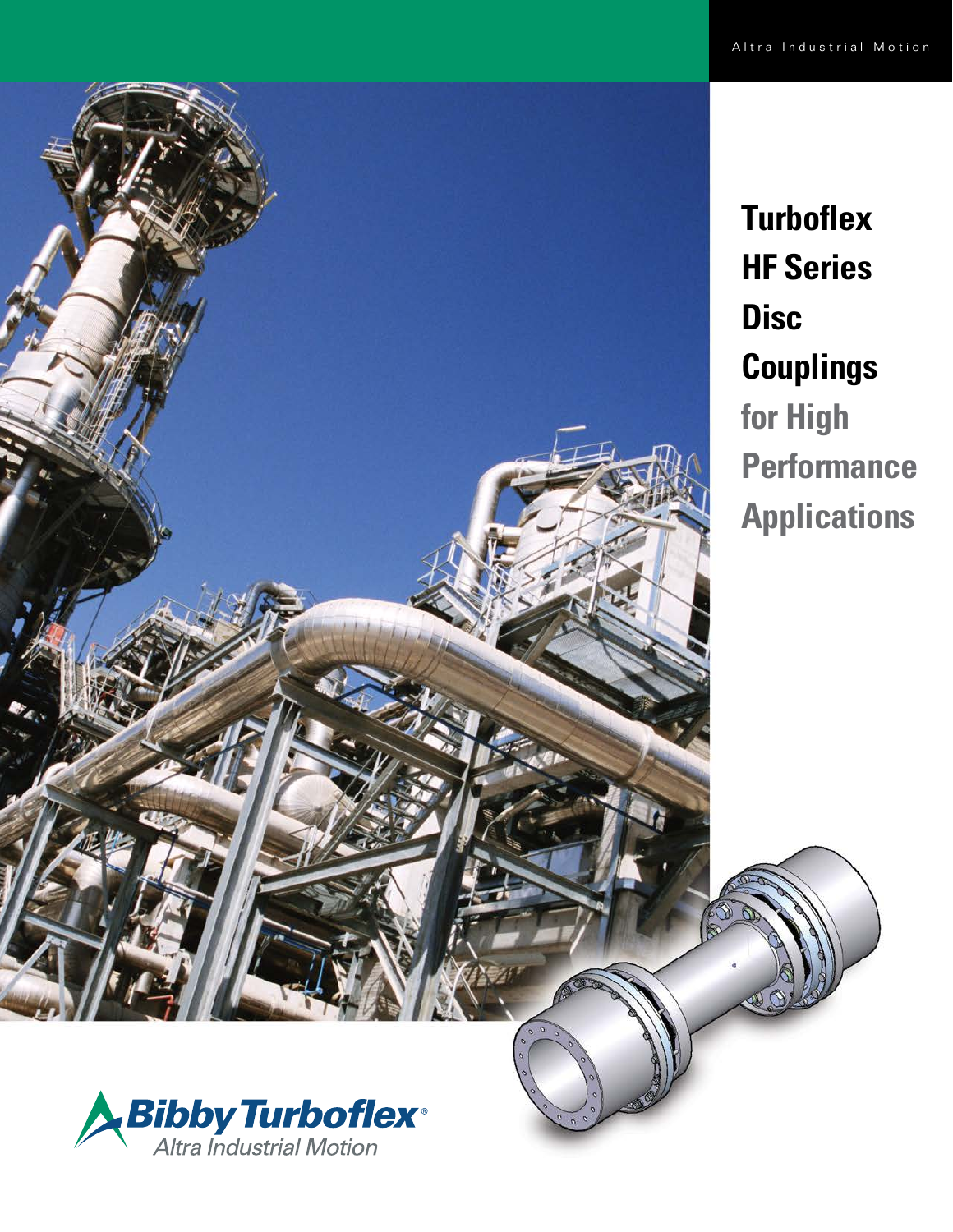# TURBOFLEX HF SERIES DISC COUPLING RANGES

Specifically designed for high performance applications.

- Plug-in design allows rapid installation and ensures that shaft alignment is always maintained.
- Standard couplings fully compliant with the requirements of API 671 / ISO 10441.
- Incorporates anti-flail feature.
- Incorporates windage shrouds (where required).



### HF Ratings

| Coupling<br>Size HF | kW/<br><b>RPM</b> | Rating kNm | MAX<br><b>SPEED</b><br><b>RPM</b> | <b>COUPLING DIMENSIONS</b> |         |         |         | <b>MAX BORE</b>    | Coupling |              |
|---------------------|-------------------|------------|-----------------------------------|----------------------------|---------|---------|---------|--------------------|----------|--------------|
|                     |                   |            |                                   | A<br>mm                    | B<br>mm | C<br>mm | D<br>mm | Min DBSE<br>$mm**$ | mm       | Weight (kg)* |
| 250                 | 0.3               | 2.5        | 19500                             | 155                        | 307     | 85      | 118     | 137                | 79       | 16.2         |
| 450                 | 0.5               | 4.5        | 15600                             | 180                        | 364     | 105     | 140     | 154                | 93       | 25.4         |
| 720                 | 0.8               | 7.2        | 13800                             | 209                        | 426     | 120     | 162     | 186                | 108      | 39.8         |
| 1480                | 1.5               | 14.8       | 11400                             | 247                        | 520     | 145     | 194     | 230                | 129      | 67.6         |
| 2700                | 2.8               | 27.0       | 11100                             | 282                        | 575     | 150     | 228     | 275                | 152      | 102.6        |
| 4600                | 4.8               | 46.0       | 10100                             | 312                        | 580     | 150     | 256     | 280                | 171      | 121.4        |
| 5900                | 6.2               | 59.0       | 9100                              | 335                        | 638     | 164     | 282     | 310                | 188      | 155.0        |
| 7600                | 8.0               | 76.0       | 8500                              | 369                        | 694     | 182     | 304     | 330                | 203      | 202.4        |
| 12900               | 13.5              | 129.0      | 6800                              | 447                        | 825     | 230     | 366     | 365                | 244      | 345.2        |
| 16300               | 17.1              | 163.0      | 6000                              | 458                        | 885     | 245     | 378     | 395                | 252      | 396.8        |
| 19300               | 20.2              | 193.0      | 5900                              | 494                        | 958     | 262     | 408     | 434                | 272      | 499.0        |
| 25800               | 27.0              | 258.0      | 5600                              | 540                        | 1056    | 292     | 444     | 472                | 296      | 645.2        |

\* Coupling weight based on 457.2mm (18") DBSE and maximum bores

\*\* The inclusion of additional features such as shims and/or electrical insulation will increase the minimum DBSE (Distance Between Shaft Ends)

# Selection Procedure

- 1. Select an appropriate service factor "SF<sup>@"</sup>
- 2. Calculate rating = Power (kW)  $x$  SF/Speed (rpm)
- 3. Select a coupling with sufficient rating
- 4. Check hub bore is capable of accommodating shafts
- 5. Check Speed is within the maximum for the coupling selected
- 6. Specify required dynamic balance
- 7. Specify the distance between shaft ends and check this is not less than the minimum for the selected coupling
	- @ In accordance with API 671, a minimum service factor of 1.5 is recommended
- TURBOFLEX HF Couplings consist of 2 hubs and a factory assembled transmission unit. Installation involves fitting the hubs to the machinery shaft ends, introducing the transmission unit, then securing with the attachment bolts and nuts.
- MAXIMUM SPEEDS shown are for standard materials. When higher speeds are required, please consult Bibby Transmissions.
- API 671 defined PEAK TORQUE capacity is 1.33 X continuous rating and API 671 defined MOMENTARY TORQUE capacity (or SCT) is 1.9 X continuous rating.
- SPARK FREE overload protection is provided as a standard feature on all Turboflex HF couplings making them suitable for GAS ZONE environments.
- SPECIAL VERSIONS are available for:
- Torque overload protection
- Limited end float
- Electrical insulation

### Type HF - Materials

The following standard materials of construction are used in the Torsiflex range. Alternative materials are available for special applications and are available on request.

Hubs: Alloy Steel

- Spacers: Alloy Steel
- Adapters: Alloy Steel
- Discs: Stainless Steel (301)
- Bolts: Alloy Steel

Nuts: Alloy Steel

Overload Collars: High strength 'non-sparking' material

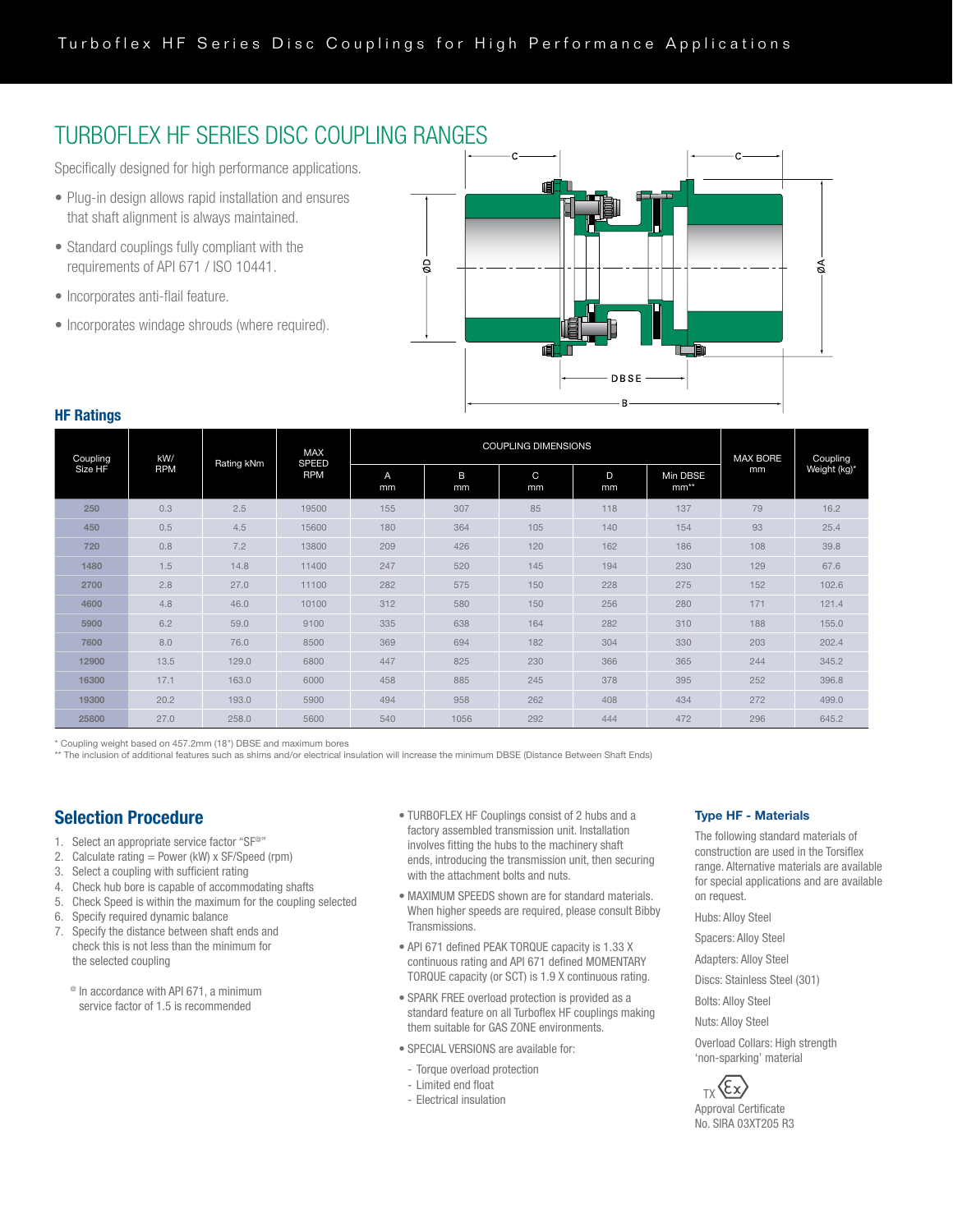# Misalignment Data

These will be supplied upon request with any order. Guidelines are available for assessment at preliminary stages. The methods of machinery alignment vary accordingly to personal preference. Simple recommended methods are highlighted in our Installation Instructions which are available upon request. The following is a guide to acceptable misalignments at installation.

Note, however, that if machinery growths are known the values may be adjusted in the form of pre-deflection, etc. In addition, please note that the values shown here are MAXIMUM values.

Reduction in these values will reduce bearing loads and improve the allowance for misalignment due to machinery settlement, etc. thus ensuring greater machinery life and trouble free operation of the coupling.

# Installation Alignment

| Recommended Installation Alignments shown as % of the Maximum Permitted values for the Couplings |                              |
|--------------------------------------------------------------------------------------------------|------------------------------|
| Allowable Angular / Radial Misalignment                                                          | Allowable Axial Misalignment |
| 20% Maximum                                                                                      | 10% Maximum                  |

*Note: Angular / Radial as percentage of stated value for 'Point A'. Axial as percentage of stated value for 'Point C'.*

## HF Misalignment

| Coupling<br>Size HF | Max. Angular<br>Misalignment<br>(Deg) | Bending<br>Moment<br>(Nm/deg) | Max. Axial<br>Deflection (Zero<br>Angular Misalignment)<br>(mm) | Max. Axial<br><b>Thrust</b><br>(N) |  |  |
|---------------------|---------------------------------------|-------------------------------|-----------------------------------------------------------------|------------------------------------|--|--|
|                     | Point A (1) (2)                       | (4)                           | Point C (3)                                                     |                                    |  |  |
|                     |                                       | Per Element                   | Per Assembly                                                    |                                    |  |  |
| 250                 | 0.33                                  | 21                            | 2.4                                                             | 2300                               |  |  |
| 450                 | 0.33                                  | 32                            | 3.0                                                             | 3700                               |  |  |
| 720                 | 0.33                                  | 52                            | 3.7                                                             | 6100                               |  |  |
| 1480                | 0.33                                  | 83                            | 4.5                                                             | 10300                              |  |  |
| 2700                | 0.33                                  | 160                           | 5.0                                                             | 15000                              |  |  |
| 4600                | 0.25                                  | 340                           | 4.0                                                             | 21500                              |  |  |
| 5900                | 0.25                                  | 420                           | 4.5                                                             | 25000                              |  |  |
| 7600                | 0.25                                  | 500                           | 5.0                                                             | 32300                              |  |  |
| 12900               | 0.25                                  | 720                           | 6.2                                                             | 38300                              |  |  |
| 16300               | 0.25                                  | 1090                          | 6.6                                                             | 48200                              |  |  |
| 19300               | 0.25                                  | 1040                          | 7.2                                                             | 68400                              |  |  |
| 25800               | 0.25                                  | 1390                          | 7.8                                                             | 70500                              |  |  |









1. Combined angular/radial misalignment

2. 1 degree angle is equivalent to 0.017 mm/mm radial misalignment

3. At zero speed (Static)